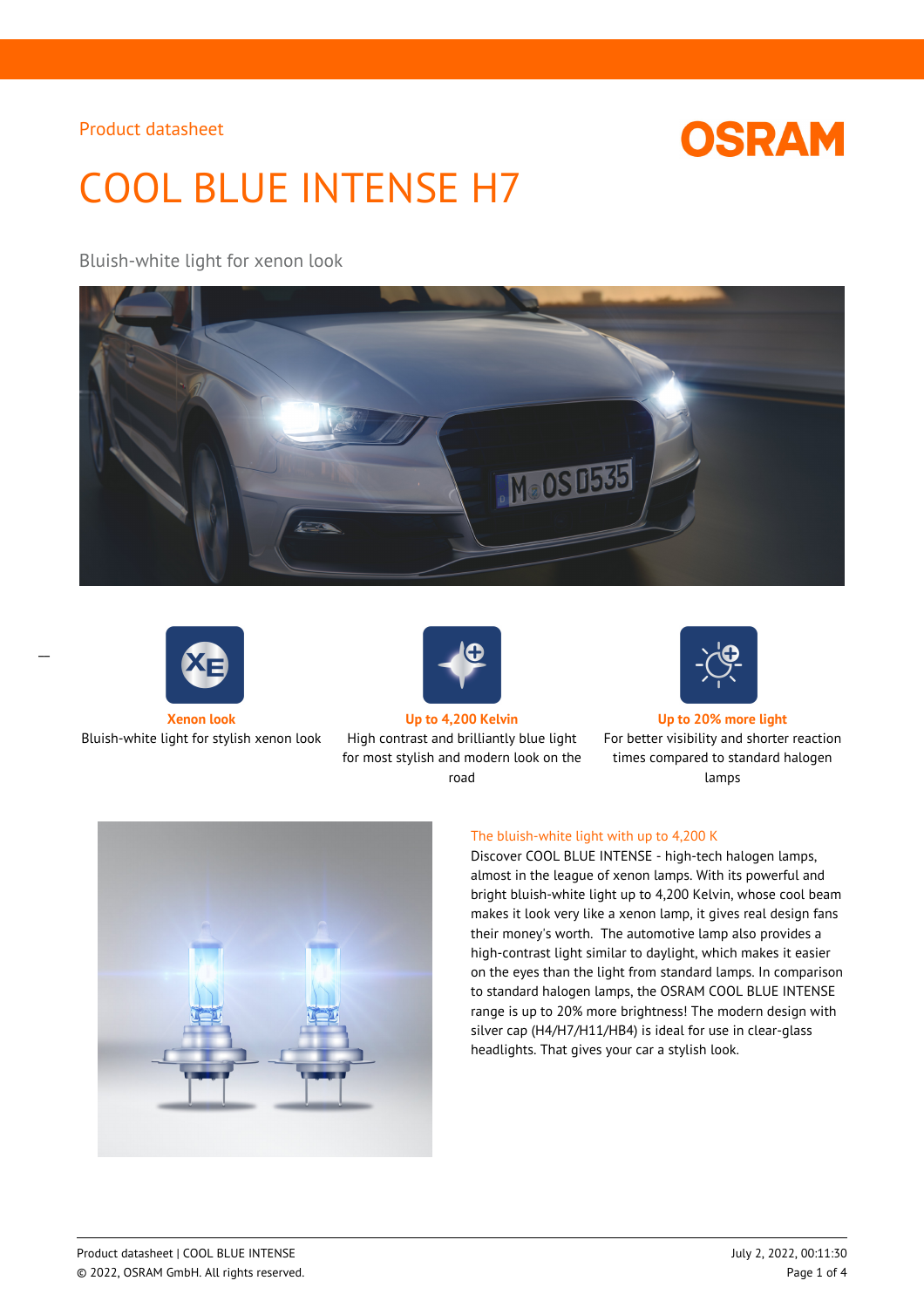#### Technical data

#### **Product information**

| Order reference                             | 64210CBI               |  |
|---------------------------------------------|------------------------|--|
| Application (Category and Product specific) | Halogen headlight lamp |  |

#### **Electrical data**

| Power input         | 58 W $^{1}$ |
|---------------------|-------------|
| Nominal voltage     | 12.0 V      |
| Nominal wattage     | 55.00 W     |
| <b>Test voltage</b> | 13.2 V      |

1) Maximum

#### **Photometrical data**

| <b>Luminous flux</b>    | 1500 lm |  |
|-------------------------|---------|--|
| Luminous flux tolerance | ±10%    |  |
| Color temperature       | 4000 K  |  |

# **Dimensions & weight**



| <b>Diameter</b>       | $12.0$ mm |
|-----------------------|-----------|
| <b>Product weight</b> | 12.50 g   |
| Length                | 59.0 mm   |

### **Lifespan**

| Lifespan B3 | 100h  |
|-------------|-------|
| Lifespan Tc | 200 h |

# **Additional product data**

| Base (standard designation) | PX26d |
|-----------------------------|-------|
|                             |       |

 $\overline{a}$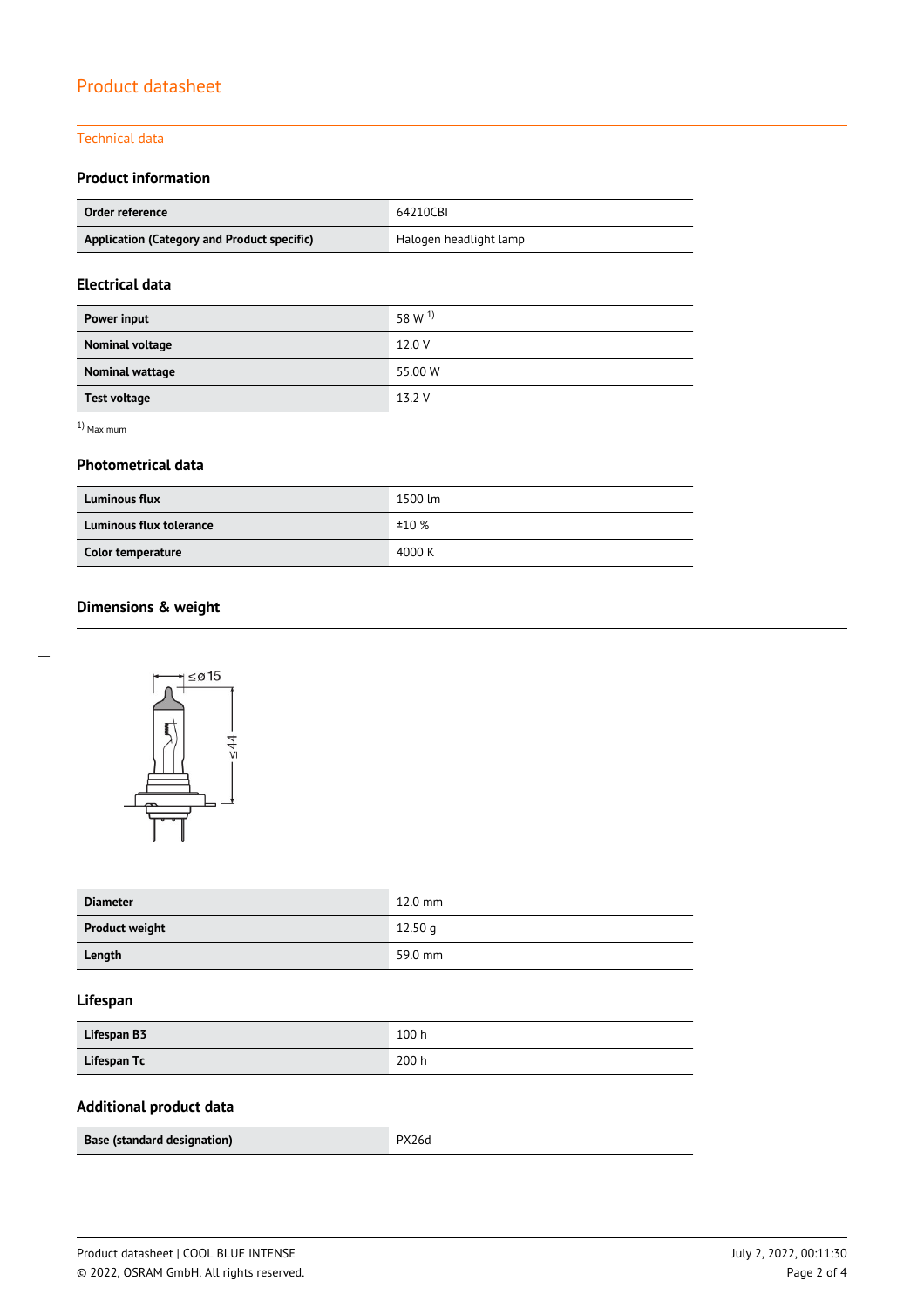#### **Capabilities**

| <b>Technology</b>                       | <b>HAL</b> |
|-----------------------------------------|------------|
| Certificates & standards                |            |
| <b>ECE category</b>                     | H7         |
| <b>Country specific categorizations</b> |            |
| Order reference                         | 64210CBI   |

## **Environmental information**

#### **Information according Art. 33 of EU Regulation (EC) 1907/2006 (REACh)**

| Date of Declaration               | 19-01-2022                                                                                                                                                                                            |
|-----------------------------------|-------------------------------------------------------------------------------------------------------------------------------------------------------------------------------------------------------|
| <b>Primary Article Identifier</b> | 4008321650757   4008321651396   4008321651341<br>4008321651563   4008321660367  <br>4008321836700   4052899410831   4052899410855<br>4052899413047   4052899413085  <br>4052899593602   4052899980150 |
| Candidate List Substance 1        | No declarable substances contained                                                                                                                                                                    |
| Declaration No. in SCIP database  | In work                                                                                                                                                                                               |

#### Logistical Data

 $\overline{a}$ 

| <b>Product code</b> | <b>Product description</b>                 | Packaging unit<br>(Pieces/Unit) | <b>Dimensions (length</b><br>x width x height) | <b>Volume</b>          | <b>Gross weight</b> |
|---------------------|--------------------------------------------|---------------------------------|------------------------------------------------|------------------------|---------------------|
| 4008321650757       | <b>COOL BLUE INTENSE</b><br>H <sub>7</sub> | Hard Cover Box<br>2             | 115 mm $\times$ 47 mm $\times$<br>95 mm        | $0.51$ dm <sup>3</sup> | 109.00 <sub>q</sub> |
| 4062172058711       | <b>COOL BLUE INTENSE</b><br>H7             | Shipping carton box<br>10       | 268 mm x 126 mm x<br>125 mm                    | 4.22 $\rm{dm^{3}}$     | 670.00 q            |
| 4008321651341       | <b>COOL BLUE INTENSE</b><br>H7             | Folding carton box              | 34 mm x 34 mm x<br>58 mm                       | $0.07$ dm <sup>3</sup> | 16.00 g             |
| 4008321651358       | <b>COOL BLUE INTENSE</b><br>H <sub>7</sub> | Bundle<br>10                    | 68 mm x 58 mm x<br>174 mm                      | $0.69$ dm <sup>3</sup> | 155.00q             |
| 4008321651365       | <b>COOL BLUE INTENSE</b><br>H7             | Shipping carton box<br>100      | 356 mm x 129 mm x<br>186 mm                    | $8.54 \text{ dm}^3$    | 1727.00 g           |
| 4008321651563       | <b>COOL BLUE INTENSE</b><br>H7             | Blister                         | 135 mm $\times$ 95 mm $\times$<br>35 mm        | $0.45$ dm <sup>3</sup> | 24.00 g             |
| 4008321651570       | <b>COOL BLUE INTENSE</b><br>H <sub>7</sub> | Shipping carton box<br>10       | 279 mm x 143 mm x<br>116 mm                    | 4.63 dm <sup>3</sup>   | 318.00 g            |

The mentioned product code describes the smallest quantity unit which can be ordered. One shipping unit can contain one or more single products. When placing an order, for the quantity please enter single or multiples of a shipping unit.